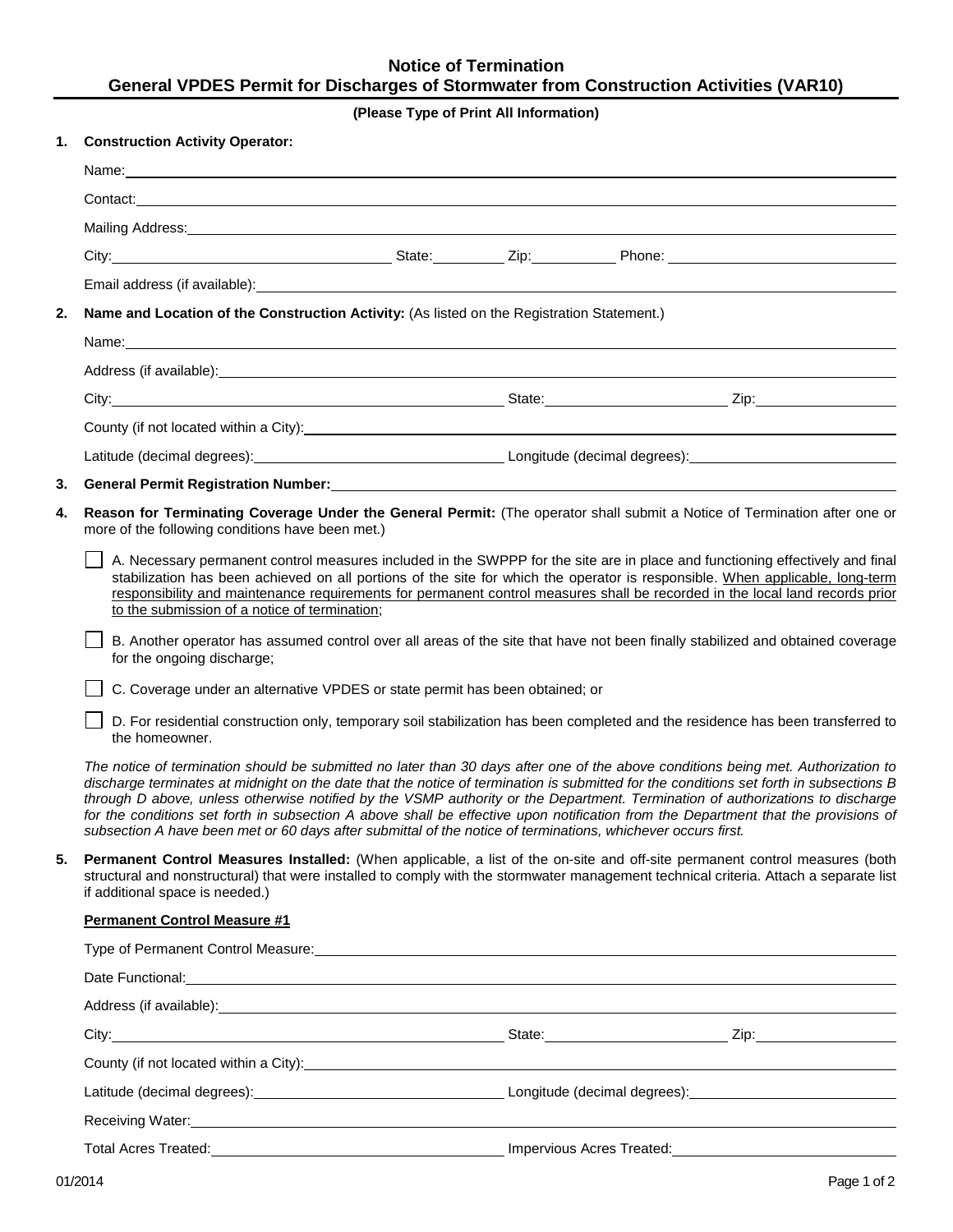## **Permanent Control Measure #2**

|    | Type of Permanent Control Measure: Management Control of Type of Permanent Control of Type of Permanent Control                                                                                                                                                                                                                                                                                                                                                                                                                                                                                                                                                                                                             |                                                                                                                                                              |                                                                                                                                                                                                                                                                                            |  |  |  |
|----|-----------------------------------------------------------------------------------------------------------------------------------------------------------------------------------------------------------------------------------------------------------------------------------------------------------------------------------------------------------------------------------------------------------------------------------------------------------------------------------------------------------------------------------------------------------------------------------------------------------------------------------------------------------------------------------------------------------------------------|--------------------------------------------------------------------------------------------------------------------------------------------------------------|--------------------------------------------------------------------------------------------------------------------------------------------------------------------------------------------------------------------------------------------------------------------------------------------|--|--|--|
|    | Date Functional: <u>contract and a series of the series of the series of the series of the series of the series of the series of the series of the series of the series of the series of the series of the series of the series </u>                                                                                                                                                                                                                                                                                                                                                                                                                                                                                        |                                                                                                                                                              |                                                                                                                                                                                                                                                                                            |  |  |  |
|    |                                                                                                                                                                                                                                                                                                                                                                                                                                                                                                                                                                                                                                                                                                                             |                                                                                                                                                              |                                                                                                                                                                                                                                                                                            |  |  |  |
|    |                                                                                                                                                                                                                                                                                                                                                                                                                                                                                                                                                                                                                                                                                                                             |                                                                                                                                                              |                                                                                                                                                                                                                                                                                            |  |  |  |
|    | County (if not located within a City): <u>contract the contract of the contract of the contract of the contract of</u>                                                                                                                                                                                                                                                                                                                                                                                                                                                                                                                                                                                                      |                                                                                                                                                              |                                                                                                                                                                                                                                                                                            |  |  |  |
|    |                                                                                                                                                                                                                                                                                                                                                                                                                                                                                                                                                                                                                                                                                                                             |                                                                                                                                                              |                                                                                                                                                                                                                                                                                            |  |  |  |
|    |                                                                                                                                                                                                                                                                                                                                                                                                                                                                                                                                                                                                                                                                                                                             |                                                                                                                                                              |                                                                                                                                                                                                                                                                                            |  |  |  |
|    |                                                                                                                                                                                                                                                                                                                                                                                                                                                                                                                                                                                                                                                                                                                             |                                                                                                                                                              | Total Acres Treated: <b>Acres</b> Treated: <b>Acres</b> Treated: <b>Acres</b> Treated: <b>Acres</b> Treated: <b>Acres</b> Treated: <b>Acres</b> Treated: <b>Acres</b> Treated: <b>Acres</b> Treated: <b>Acres</b> Treated: <b>Acres</b> Treated: <b>Acres</b> Treated: <b>Acres</b> Treate |  |  |  |
|    | <b>Permanent Control Measure #3</b>                                                                                                                                                                                                                                                                                                                                                                                                                                                                                                                                                                                                                                                                                         |                                                                                                                                                              |                                                                                                                                                                                                                                                                                            |  |  |  |
|    |                                                                                                                                                                                                                                                                                                                                                                                                                                                                                                                                                                                                                                                                                                                             |                                                                                                                                                              |                                                                                                                                                                                                                                                                                            |  |  |  |
|    |                                                                                                                                                                                                                                                                                                                                                                                                                                                                                                                                                                                                                                                                                                                             |                                                                                                                                                              |                                                                                                                                                                                                                                                                                            |  |  |  |
|    | Address (if available): <u>contract and a series of the series of the series of the series of the series of the series of the series of the series of the series of the series of the series of the series of the series of the </u>                                                                                                                                                                                                                                                                                                                                                                                                                                                                                        |                                                                                                                                                              |                                                                                                                                                                                                                                                                                            |  |  |  |
|    |                                                                                                                                                                                                                                                                                                                                                                                                                                                                                                                                                                                                                                                                                                                             |                                                                                                                                                              |                                                                                                                                                                                                                                                                                            |  |  |  |
|    | County (if not located within a City): Manual Community of the County of the County (if not located within a City):                                                                                                                                                                                                                                                                                                                                                                                                                                                                                                                                                                                                         |                                                                                                                                                              |                                                                                                                                                                                                                                                                                            |  |  |  |
|    |                                                                                                                                                                                                                                                                                                                                                                                                                                                                                                                                                                                                                                                                                                                             |                                                                                                                                                              |                                                                                                                                                                                                                                                                                            |  |  |  |
|    | Receiving Water: New York Channels and Channels and Channels and Channels and Channels and Channels and Channels and Channels and Channels and Channels and Channels and Channels and Channels and Channels and Channels and C                                                                                                                                                                                                                                                                                                                                                                                                                                                                                              |                                                                                                                                                              |                                                                                                                                                                                                                                                                                            |  |  |  |
|    |                                                                                                                                                                                                                                                                                                                                                                                                                                                                                                                                                                                                                                                                                                                             | Total Acres Treated: <b>Market Acres Treated:</b> Market Acres Treated: <b>Market Acres Treated:</b> Market Acres Treated: <b>Market Acres Treated:</b> 2014 |                                                                                                                                                                                                                                                                                            |  |  |  |
| 6. | Participation in a Regional Stormwater Management Plan: (When applicable, information related to the participation in a<br>regional stormwater management plan. Attach a separate list if additional space is needed.)                                                                                                                                                                                                                                                                                                                                                                                                                                                                                                      |                                                                                                                                                              |                                                                                                                                                                                                                                                                                            |  |  |  |
|    | <b>Regional Stormwater Management Facility</b>                                                                                                                                                                                                                                                                                                                                                                                                                                                                                                                                                                                                                                                                              |                                                                                                                                                              |                                                                                                                                                                                                                                                                                            |  |  |  |
|    | Type of Regional Stormwater Management Facility: Network and Contract the Contract of Regional Stormwater Management Facility:                                                                                                                                                                                                                                                                                                                                                                                                                                                                                                                                                                                              |                                                                                                                                                              |                                                                                                                                                                                                                                                                                            |  |  |  |
|    |                                                                                                                                                                                                                                                                                                                                                                                                                                                                                                                                                                                                                                                                                                                             |                                                                                                                                                              |                                                                                                                                                                                                                                                                                            |  |  |  |
|    |                                                                                                                                                                                                                                                                                                                                                                                                                                                                                                                                                                                                                                                                                                                             |                                                                                                                                                              |                                                                                                                                                                                                                                                                                            |  |  |  |
|    | County (if not located within a City): Manual Assembly and the country of the country of the country of the country of the country of the country of the country of the country of the country of the country of the country o                                                                                                                                                                                                                                                                                                                                                                                                                                                                                              |                                                                                                                                                              |                                                                                                                                                                                                                                                                                            |  |  |  |
|    |                                                                                                                                                                                                                                                                                                                                                                                                                                                                                                                                                                                                                                                                                                                             |                                                                                                                                                              |                                                                                                                                                                                                                                                                                            |  |  |  |
|    | <b>Total Site Acres Treated:</b>                                                                                                                                                                                                                                                                                                                                                                                                                                                                                                                                                                                                                                                                                            |                                                                                                                                                              | <b>Example 2018 19 Apple 2019 19:30 Impervious Site Acres Treated:</b>                                                                                                                                                                                                                     |  |  |  |
| 7. | Perpetual Nutrient Credits: (When applicable, information related to perpetual nutrient credits that were acquired in accordance<br>with § 62.1-44.15:35 of the Code of Virginia. Attach a separate list if additional space is needed.)                                                                                                                                                                                                                                                                                                                                                                                                                                                                                    |                                                                                                                                                              |                                                                                                                                                                                                                                                                                            |  |  |  |
|    | <b>Nonpoint Nutrient Credit Generating Entity</b>                                                                                                                                                                                                                                                                                                                                                                                                                                                                                                                                                                                                                                                                           |                                                                                                                                                              |                                                                                                                                                                                                                                                                                            |  |  |  |
|    |                                                                                                                                                                                                                                                                                                                                                                                                                                                                                                                                                                                                                                                                                                                             |                                                                                                                                                              |                                                                                                                                                                                                                                                                                            |  |  |  |
|    | Perpetual Nutrient Credits Acquired (Ibs/acre/year): Notified that the control of the control of the control of the control of the control of the control of the control of the control of the control of the control of the c                                                                                                                                                                                                                                                                                                                                                                                                                                                                                              |                                                                                                                                                              |                                                                                                                                                                                                                                                                                            |  |  |  |
| 8. | Certification: "I certify under penalty of law that I have read and understand this Notice of Termination and that this document and<br>all attachments were prepared in accordance with a system designed to assure that qualified personnel properly gathered and<br>evaluated the information submitted. Based on my inquiry of the person or persons who manage the system or those persons<br>directly responsible for gathering the information, the information submitted is to the best of my knowledge and belief true,<br>accurate, and complete. I am aware that there are significant penalties for submitting false information including the possibility of<br>fine and imprisonment for knowing violations." |                                                                                                                                                              |                                                                                                                                                                                                                                                                                            |  |  |  |
|    |                                                                                                                                                                                                                                                                                                                                                                                                                                                                                                                                                                                                                                                                                                                             |                                                                                                                                                              |                                                                                                                                                                                                                                                                                            |  |  |  |
|    | Signature: <u>contract and contract and contract and contract and contract and contract and contract and contract and contract and contract and contract and contract and contract and contract and contract and contract and co</u>                                                                                                                                                                                                                                                                                                                                                                                                                                                                                        |                                                                                                                                                              | Date: <u>Date:</u>                                                                                                                                                                                                                                                                         |  |  |  |

**(Please sign in INK. This Certification must be signed by the appropriate person associated with the operator identified in Item #1.)**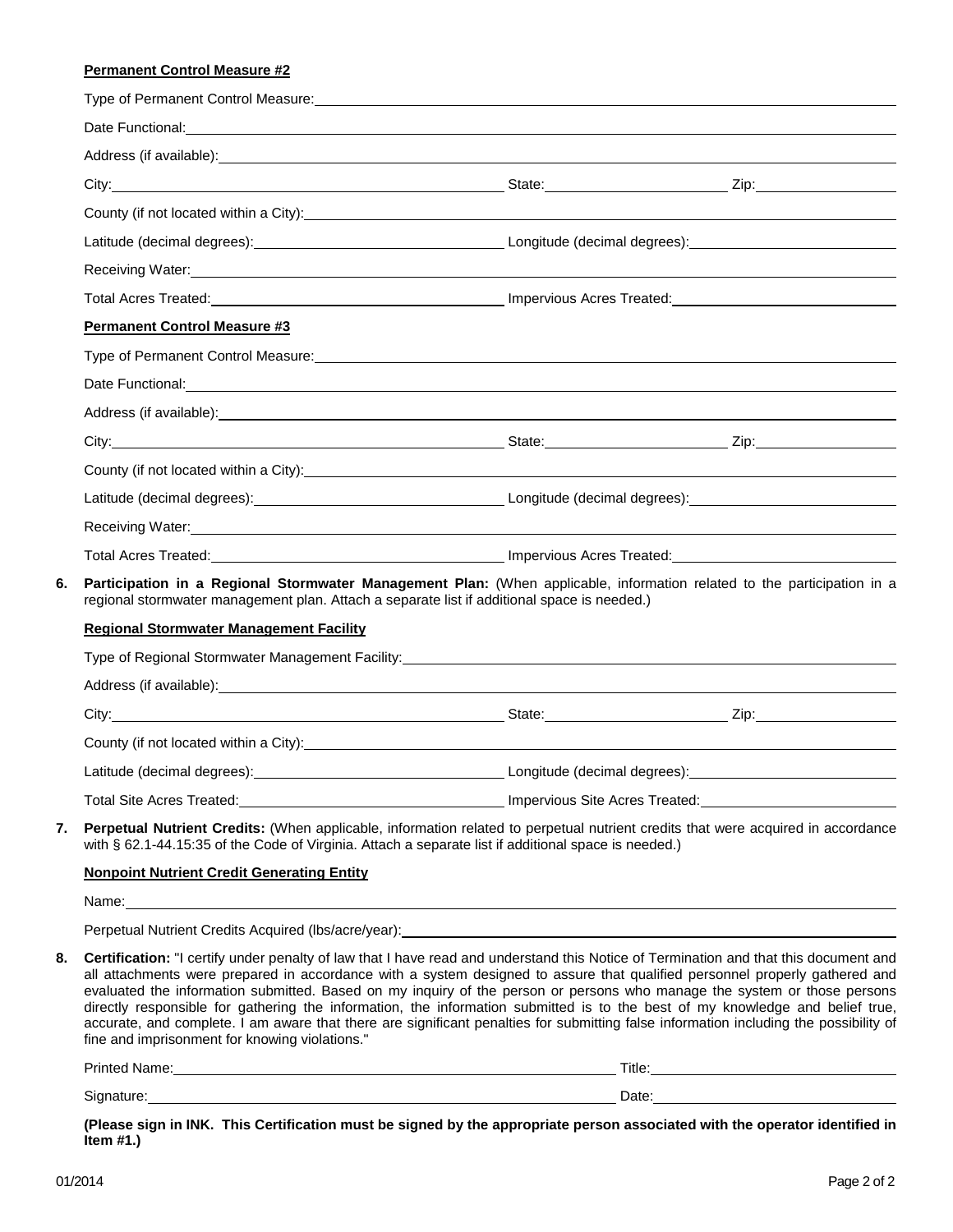#### **GENERAL**

A Notice of Termination must be submitted when an operator no longer wishes to be covered under the General VPDES Permit for Discharges of Stormwater from Construction Activities (VAR10).

All Notice of Terminations should be submitted to:

**Department of Environmental Quality Office of Stormwater Management, 10th Floor P.O. Box 1105 Richmond, VA 23218**

### **LINE-BY-LINE INSTRUCTIONS**

#### **Item 1: Construction Activity Operator Information.**

Provide the legal name (do not use a colloquial name), contact, mailing address, telephone number, and email address (if available) of the construction activity operator that was issued general permit coverage.

#### **Item 2: Name and Location of the Construction Activity Information.**

Provide the official name, street address (if available), city or county (if not located within a City) of the construction activity. Also, provide the latitude and longitude in decimal degrees of the approximate center of the construction activity (e.g., N 37.5000, W 77.5000). NOTE: This information can be obtained from the previously submitted Registration Statement.

#### **Item 3: General Permit Registration Number.**

Provide the existing general permit registration number for the construction activity identified in Item 2.

#### **Item 4: Reason for Termination.**

Indicate the appropriate reason for submitting this Notice of Termination. The Notice of Termination may only be submitted after one or more of the following conditions have been met:

a. Necessary permanent control measures included in the SWPPP for the site are in place and functioning effectively and final stabilization has been achieved on all portions of the site for which the operator is responsible. When applicable, long-term responsibility and maintenance requirements for permanent control measures shall be recorded in the local land records prior to the submission of a notice of termination;

b. Another operator has assumed control over all areas of the site that have not been finally stabilized and obtained coverage for the ongoing discharge;

c. Coverage under an alternative VPDES or state permit has been obtained; or

d. For residential construction only, temporary soil stabilization has been completed and the residence has been transferred to the homeowner.

The Notice of Termination should be submitted no later than 30 days after one of the above conditions being met.

#### **Item 5: Permanent Control Measures (when applicable).**

For each on-site and off-site permanent control measure (both structural and non-structural) that was installed to comply with the stormwater management technical criteria provide the following information:

a. The type of permanent control measure;

b. The date that the permanent control measure became functional as a post-development stormwater management control;

c. The street address (if available), City or County (if not located within a City) of the permanent control measure;

d. The latitude and longitude in decimal degrees of the approximate center of the permanent control measure;

e. The receiving water of the permanent control measure; and

f. The number of total and impervious acres treated by the permanent control measure (to the nearest one-tenth of an acre).

Attach a separate list if additional space is needed.

#### **Item 6: Participation in a Regional Stormwater Management Plan (when applicable).**

For each Regional Stormwater Management Facility provide the following information:

a. The type of regional facility to which the site contributes;

b. The street address (if available), City or County (if not located within a City) of the regional facility;

c. The latitude and longitude in decimal degrees of the approximate center of the regional facility; and

d. The number of total and impervious site acres treated by the regional facility (to the nearest one-tenth of an acre).

Attach a separate list if additional space is needed.

#### **Item 7: Perpetual Nutrient Credits (when applicable).**

Provide the following information related to perpetual nutrient credits that were acquired in accordance with § 62.1-44.15:35 of the Code of Virginia:

a. The name of the nonpoint nutrient credit generating entity from which perpetual nutrient credits were acquired; and

b. The number of perpetual nutrient credits acquired (lbs. per acre per year).

Attach a separate list if additional space is needed.

#### **Item 8: Certification.**

A properly authorized individual associated with the operator identified in Item 1 of the Registration Statement is responsible for certifying and signing the Registration Statement. **Please sign the Registration Statement in INK.**

State statutes provide for severe penalties for submitting false information on the Registration Statement. State regulations require that the Registration Statement be signed as follows:

a. For a corporation: by a responsible corporate officer. For the purpose of this part, a responsible corporate officer means:

(i) A president, secretary, treasurer, or vice-president of the corporation in charge of a principal business function, or any other person who performs similar policy-making or decision-making functions for the corporation, or

(ii) the manager of one or more manufacturing, production, or operating facilities, provided the manager is authorized to make management decisions that govern the operation of the regulated